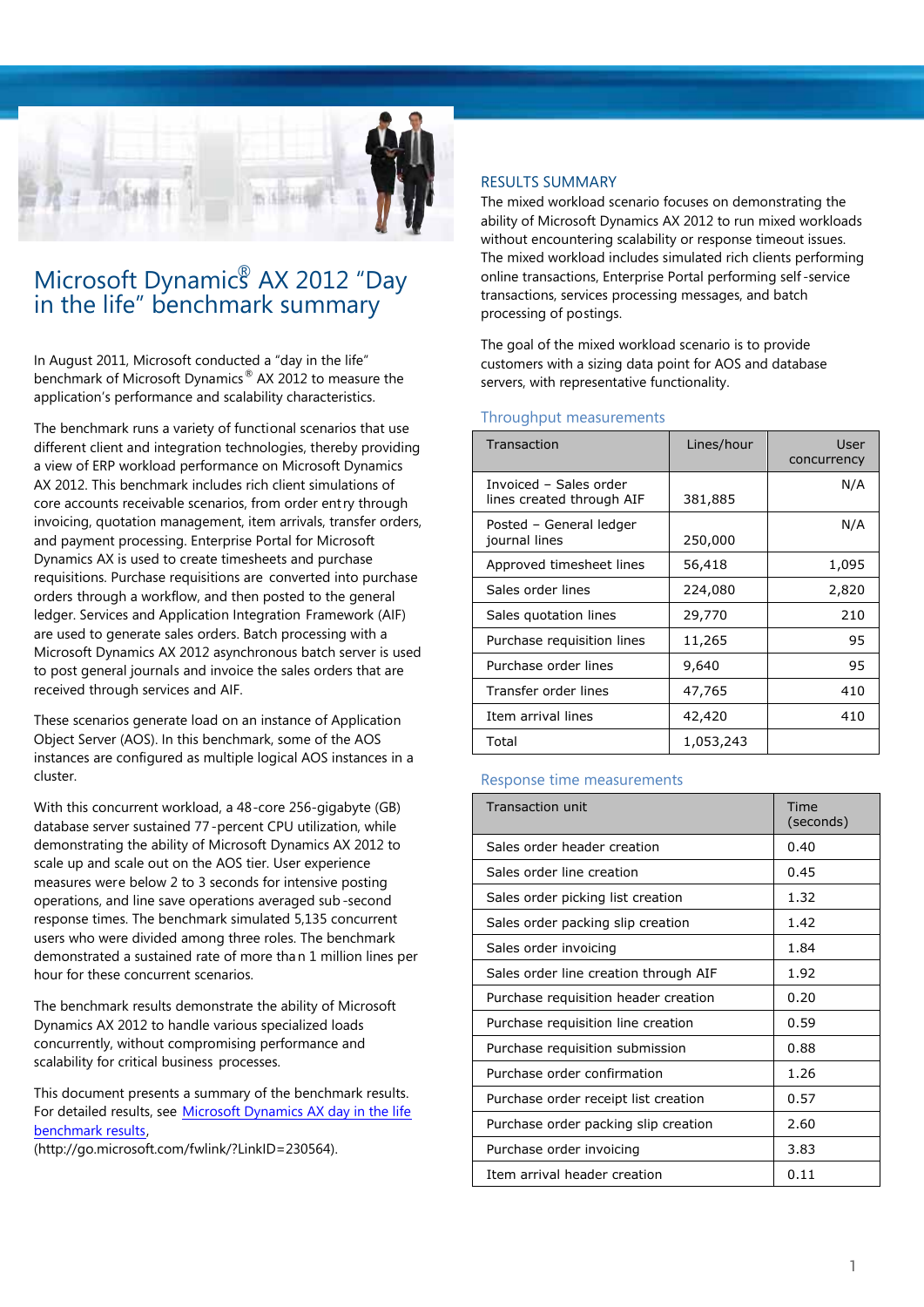| <b>Transaction unit</b>               | Time<br>(seconds) |
|---------------------------------------|-------------------|
| Item arrival line creation            | 0.20              |
| Item arrival posting                  | 2.29              |
| Item arrival end                      | 1.85              |
| Transfer order header creation        | 0.13              |
| Transfer order line creation          | 0.24              |
| Ship transfer order                   | 1.70              |
| Receive transfer order                | 0.20              |
| Sales quotation header creation       | 0.66              |
| Sales quotation line creation         | 0.59              |
| Sales quotation confirmation          | 0.12              |
| Sales quotation send                  | 1.93              |
| <b>Enterprise Portal transactions</b> |                   |
| Employee service page                 | 0.44              |
| Click new timesheet                   | 0.51              |
| Click new line                        | 0.34              |
| Line creation                         | 0.41              |
| Submission                            | 1.00              |
| Sign out                              | 0.07              |

### Utilization summary

| Utilization measure                                                                | Result |
|------------------------------------------------------------------------------------|--------|
| Number of concurrent users                                                         | 5,135  |
| Number of AOS instances supporting rich<br>clients                                 | 5      |
| Utilization of rich client AOS instances                                           | 46.5%  |
| Number of batch servers                                                            | 3      |
| Utilization of batch server for sales order<br>invoicing (2 servers)               | 18.8%  |
| Utilization of batch server for general ledger<br>posting and workflows (1 server) | 19.4%  |
| Utilization of AOS instance dedicated to AIF<br>and services                       | 25.5%  |
| Number of servers running Enterprise Portal                                        | 1      |
| Utilization of Enterprise Portal server                                            | 58.5%  |
| Utilization of AOS instance dedicated to<br><b>Enterprise Portal</b>               | 13.19% |
| Utilization of database server                                                     | 77.0%  |

### BENCHMARK TRANSACTION PROFILE

This benchmark consists of the following transactions.

Sales order processing

- Save the sales order header.  $\blacksquare$
- **Enter 5 line items.**
- Simple trade agreements.  $\blacksquare$
- 20% of the lines include discount calculation.  $\blacksquare$
- Simple chart of accounts.  $\mathcal{L}$
- $\overline{\phantom{a}}$ 1 miscellaneous charge.
- No manufacturing or cost accounting.  $\blacksquare$
- No administrative user usage.  $\blacksquare$
- Invoice the sales order.
- Detailed tax and chart of accounts update [Ledger].
- **Commission calculation.**
- **Credit limit checking at invoicing.**

Sales order lines created through services/AIF

- $\overline{\phantom{a}}$ Save the sales order header.
- Enter 15 line items.  $\overline{\phantom{a}}$
- No tax needed.
- Simple chart of accounts. The intent is a financial and  $\blacksquare$ inventory update. No markup transactions.
- No manufacturing.  $\blacksquare$
- ٠ No cost accounting.
- No standard cost. п

Purchase requisitions

- п Save the purchase requisition header.
- $\blacksquare$ Enter 5 line items.
- Firm purchase requisitions to purchase orders by using  $\mathbf{u}$ auto-approve on the purchase orders.
- Half of the purchase requisitions are split into 2 purchase orders, based on the preferred vendors. Therefore, the number of lines on the purchase orders is between 3 and 5.

### Purchase orders

- Purchase orders are created by firming purchase m requisitions.
- Confirm the purchase order. m
- Receive and pack.  $\overline{\phantom{a}}$
- Invoice the purchase order.

### Item arrivals

- Create an arrival journal, and select the purchase order. и
- Create a quarantine order. ×,
- Use quarantine management to end quarantine and move the inventory to the regular warehouse.

### Transfer orders

- Create and save the header. ×
- Enter 5 lines.
- Warehouse-to-warehouse transfer.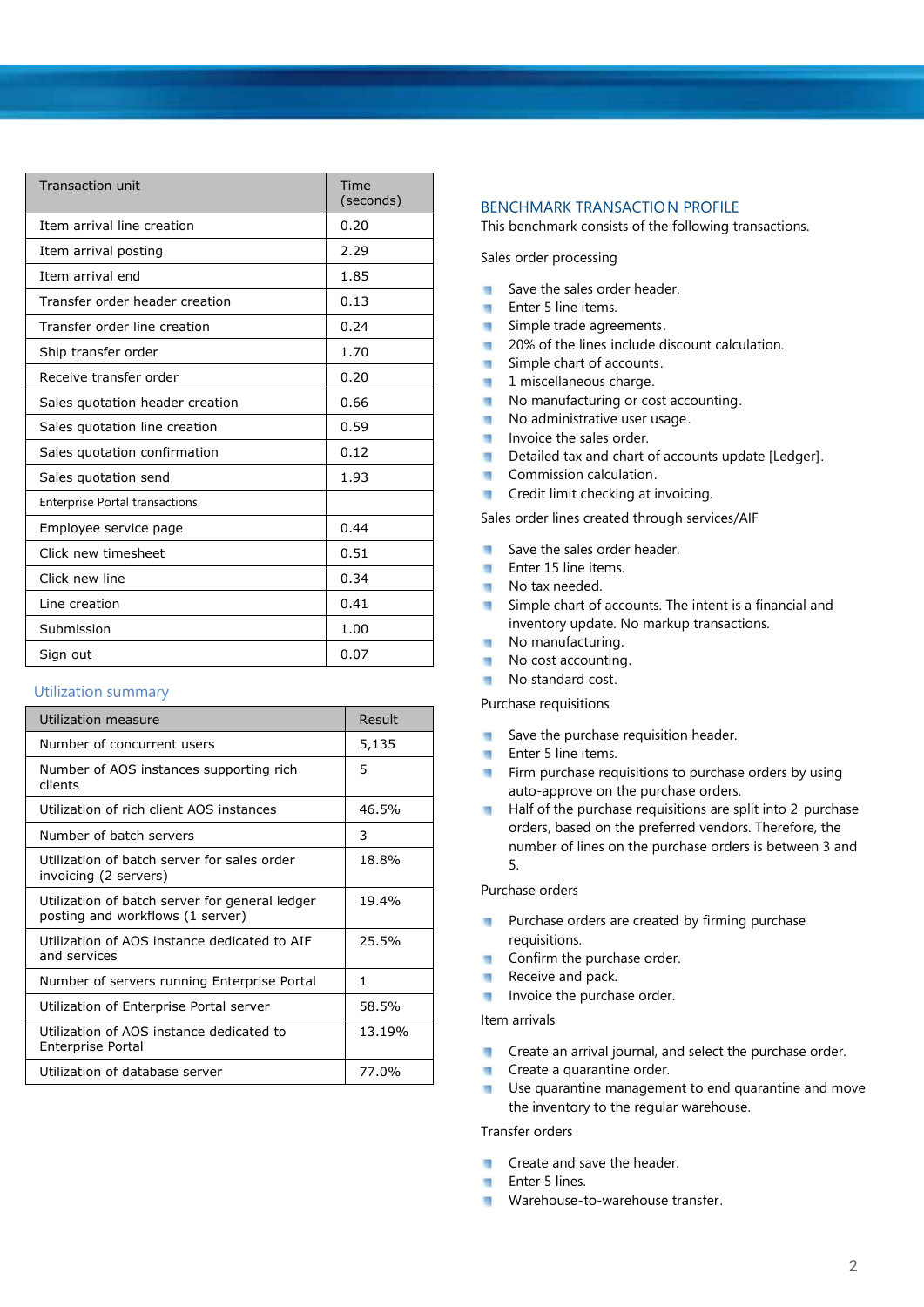### Sales quotations

- ۵ Create the sales project quotation header.
- u Enter 10 lines.
- Send the sales quotation. ٠
- Confirm the sales quotation. п

### Time entry

- Create a timecard with 6 lines. ٠
- Enter a project code, a category, and hours on each line. ٠
- Save and submit the timecard. п
- Approve the timecard by using workflow. п

### General ledger

- 10-line entry with a simple chart of accounts. и
- Each journal consists of one voucher with 10 lines. 40% of п the lines contain sales tax and are spr ead across ledger accounts, bank accounts, and vendor and customer accounts.

The following table shows the user breakdown, as well as the overall transaction rate breakdown.

| Transaction                            | $Con-$<br>currency | Transactions<br>per hour per<br>user | Lines per<br>hour per<br>user |
|----------------------------------------|--------------------|--------------------------------------|-------------------------------|
| Sales orders                           | 2,820              | 16                                   | 90                            |
| Purchase<br>requisitions               | 95                 | 24                                   | 119                           |
| Purchase<br>orders                     | 95                 | 25                                   | 101                           |
| Sales<br>quotations                    | 210                | 14                                   | 149                           |
| Item arrivals                          | 410                | 21                                   | 121                           |
| Sales orders<br>created<br>through AIF | 84                 | 303                                  | 4,774                         |
| Expense<br>timecard entry              | 1,095              | 9                                    | 56                            |
| Transfer<br>orders                     | 410                | 23                                   | 239                           |
| General ledger                         | N/A                | 25,000                               | N/A                           |

### BENCHMARK METHODOLOGY

Microsoft ® Visual Studio® 2010 Ultimate was used as a load driver to simulate three types of loads:

- Concurrent users through .NET Business Connector for  $\mathcal{L}_{\mathcal{A}}$ Microsoft Dynamics AX – A business transaction was simulated at an average rate of once every 6 minutes for each concurrent user.
- Enterprise Portal users through .NET Business Connector **COL** A business transaction was simulated at an average rate of once every 6 minutes for each concurrent user.
- Service and AIF calls to create sales orders. m

Measurements were recorded on the servers used for the benchmark and were measured when the concurrency reached a steady state. The steady state was maintained for a minimum of 60 minutes, with repeat runs that were within acceptable deviation for throughput and response times.



The following rules were followed for the benchmark:

- Benchmark runs had a minimum steady state of 1 hour. m
- The ramp-up duration was approximately 30 minutes. и

### HARDWARE LAYOUT AND CONFIGURATION

None of the servers were hyper-threaded.

### AOS server specification

- 10 AOS servers, 8-12 cores, 16 GB of RAM
- $\overline{\phantom{a}}$ 64-bit version of Microsoft Windows Server ® 2008 R2 Enterprise Edition – Or– 64-bit version of Windows Server 2008 Enterprise Edition with SP2

### Enterprise Portal server specification

- 1 Internet Information Services (IIS) server, 8 cores, 16 GB of RAM
- 64-bit version of Windows Server 2008 R2 Enterprise ш Edition with SP2

### Visual Studio Ultimate client specification

- 3 controllers, 14 agents ×
- 2–8 cores, 4–8 GB of RAM  $\overline{\phantom{a}}$
- 64-bit version of Windows Server 2008 Enterprise Edition with SP2
- **64-bit version of Visual Studio 2010 Ultimate**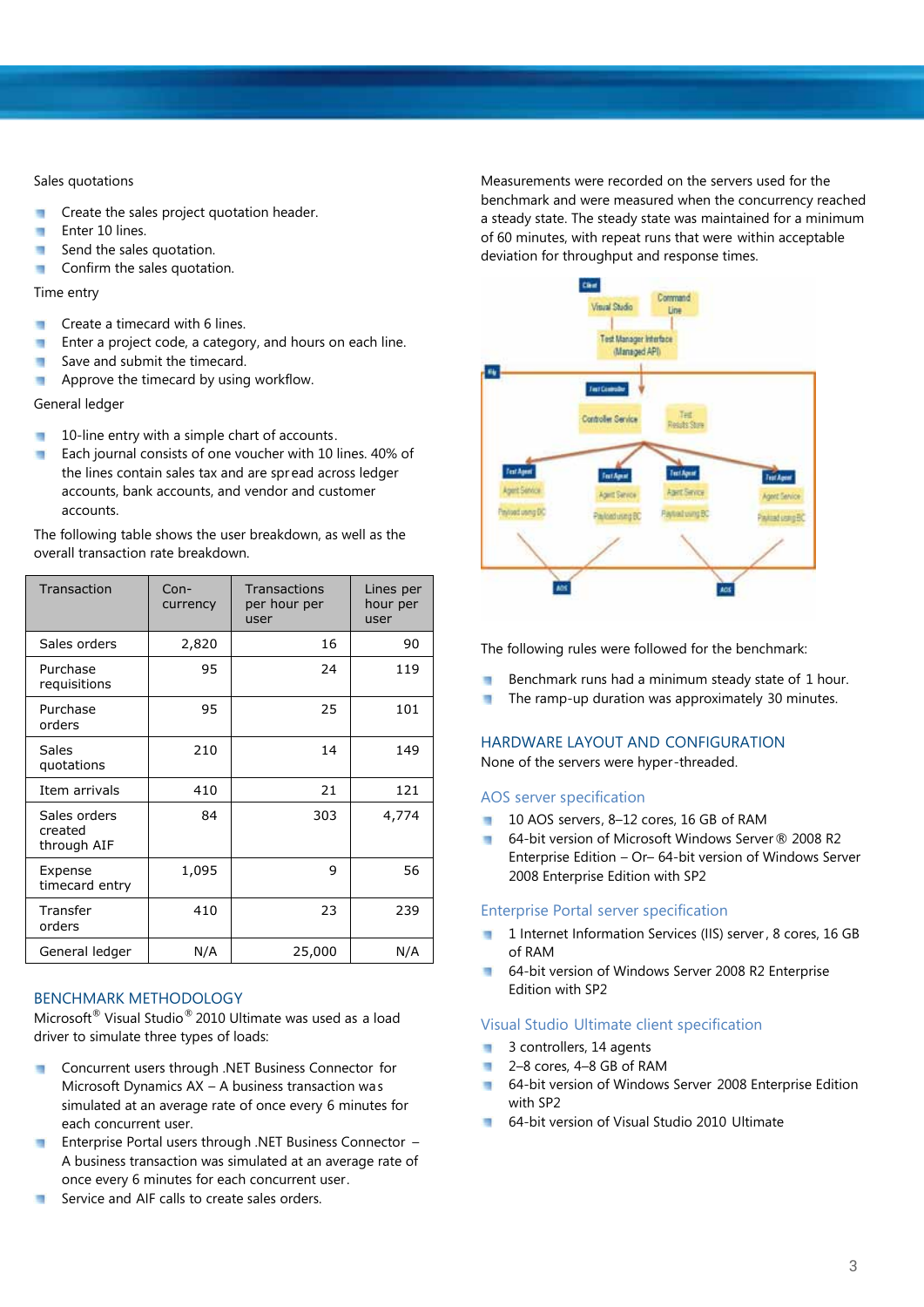### Database server specification

- 4-processor 12 core (48 cores) ۰
- 2.2-GHz AMD Opteron processor ۰
- 256 GB of RAM и
- 64-bit version of Windows Server 2008, Enterprise Edition u
- n, 64-bit version of Microsoft SQL Server ® 2008 R2 (Build 10.50.1797)

### Database disk configuration

- HP logical volume SCSI disk drive
- Disk volumes are RAID 10 ٠

### Data volume

- ä 40 physical disks, 15,000 revolutions per minute (RPM)
- 2.67-terabyte volume u
- 1.90-terabyte data file и

### Log volume

- 4 physical disks, 15,000 RPM m
- 273-GB volume ×
- п 46.7-GB transaction log file

TempDB data and log volume

- 6 physical disks, 15,000 RPM ۰
- 410-GB volume ۳
- 48x2-GB data files ۳
- 20-GB transaction log file ٠

### BENCHMARK DATA COMPOSITION

The benchmark was run on a 1.5-terabyte database that did not use page compression. The system was configured as follows:

- Multisite-enabled setup
- 17 companies, with 90 percent of the data in one company ۳
- 50,000 customers across 100 customer groups ٠
- 120,000 items across 100 item groups ш
- 50,000 vendors across 100 vendor groups U)
- History: u

Sales orders – 12 million invoiced sales orders, 87 million lines Purchase orders – 1.7 million invoiced purchase orders, 11 million lines General journal – 1.9 million posted journals

### DISCLAIMER

These benchmark results were measured in a controlled lab environment, without other applications running. The response times reflect only server response time: they do not include the rendering time on the client. The benchmark was executed on optimized hardware, using the Microsoft Dynamics AX 2012 SYS layer without reporting activity during execution. Sample code included in this report is made available AS IS. Performance tests and ratings are measured using the computer systems and components specified in this report (e.g., non-customized version of Microsoft Dynamics AX 2012, transaction mix, data composition, and indexes) and reflect the approximate performance of Microsoft Dynamics AX 2012 as measured by those tests. Any difference in system hardware, software design or configuration, customizations, transaction mix, data composition, or indexes may affect actual performance. The transaction mix and data composition affect sizing and hardware requirements.

Inherently, Microsoft believes that the Microsoft Dynamics AX 2012 stack and application are built to scale, and changes to the code base must go through localized performance testing. Customers or partners should consult other sources of information to evaluate the performance of systems or components they are considering purchasing.

Microsoft Dynamics is a line of integrated, adaptable business management solutions that enables you and your people to make business decisions with greater confidence. Microsoft Dynamics works like and with familiar Microsoft software, automating and streamlining financial, customer relationship and supply chain processes in a way that helps you drive business success.

U.S. and Canada Toll Free 1-888-477-7989 Worldwide +1-701-281-6500 www.microsoft.com/dynamics

This document is provided "as -is." Information and views expressed in this document, including URL and other Internet Web site references, may change without notice. You bear the risk of using it.

This document does not provide you with any legal rights to any intellectual property in any Microsoft product. You may copy and use this document for your internal, reference purposes. You may modify this document for your internal, reference purposes.

© 2011 Microsoft Corporation. All rights reserved.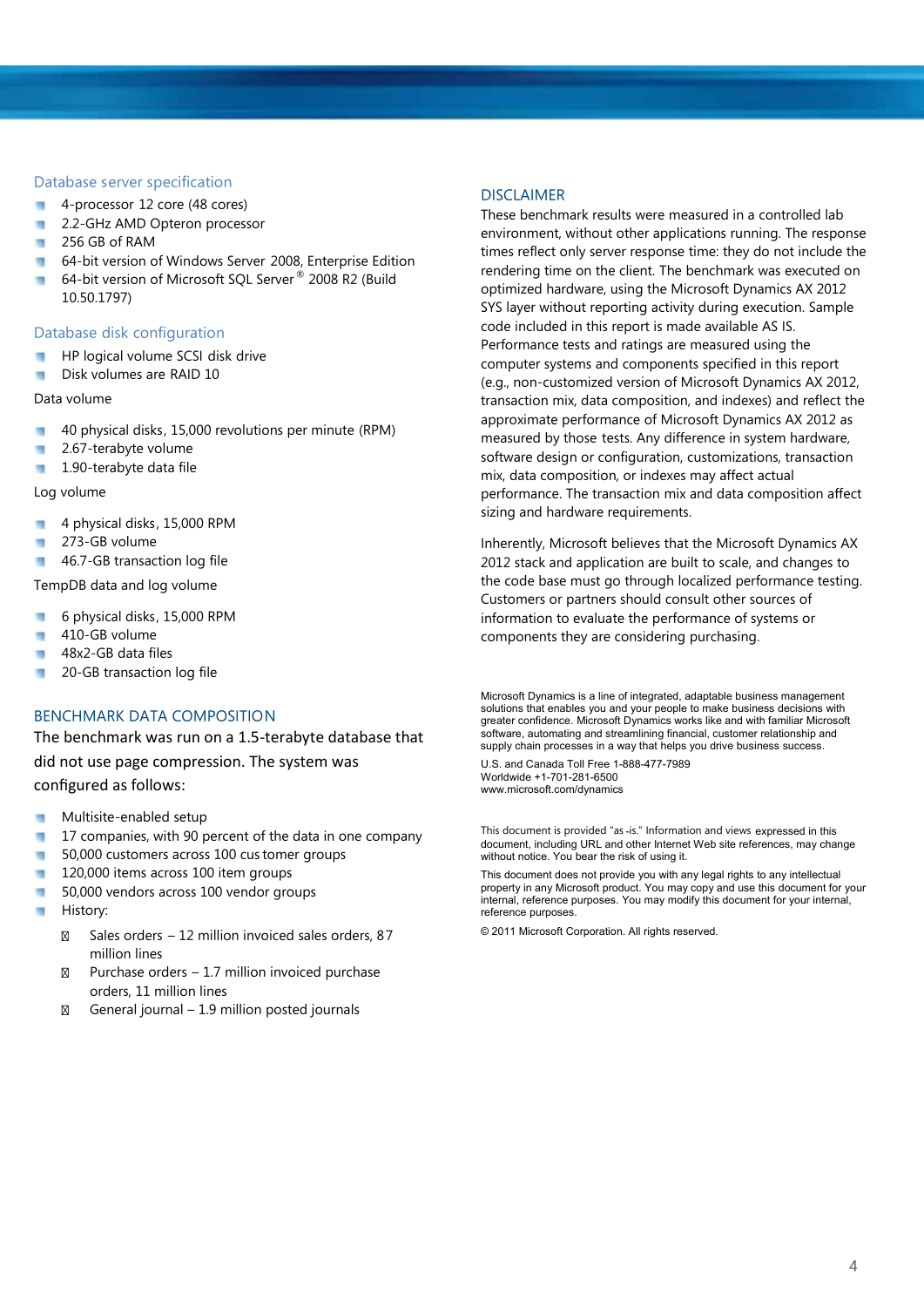# **Comparison**

|                                          | <b>Ultimate Solid</b><br>with the e-Trade BLS-configuration       | Microsoft Dynamics <sup>®</sup><br>AX 2012                                      |
|------------------------------------------|-------------------------------------------------------------------|---------------------------------------------------------------------------------|
| Concurrent users amount                  | 18,000                                                            | 5,000                                                                           |
| Time spent to create<br>a purchase order | 150 positions<br>in 1.28 sec                                      | 5 positions<br>in 12.29 sec                                                     |
| Time spent to create<br>a sales order    | 5-8 positions<br>in $0.9$ sec                                     | 5 positions<br>in 9.15 sec                                                      |
| Application-server                       | 6 servers<br>2 Core CPU 2.2 GHz,<br>2 Gb RAM                      | 10 servers,<br>12 cores each,<br><b>16</b> Gb RAM                               |
| Database-server                          | Oracle Exadata Database<br>Machine X2-2 48 Core CPU,<br>32 Gb RAM | 4-processor<br>12 core (48 cores),<br>2.2 GHz AMD Opteron,<br><b>256 Gb RAM</b> |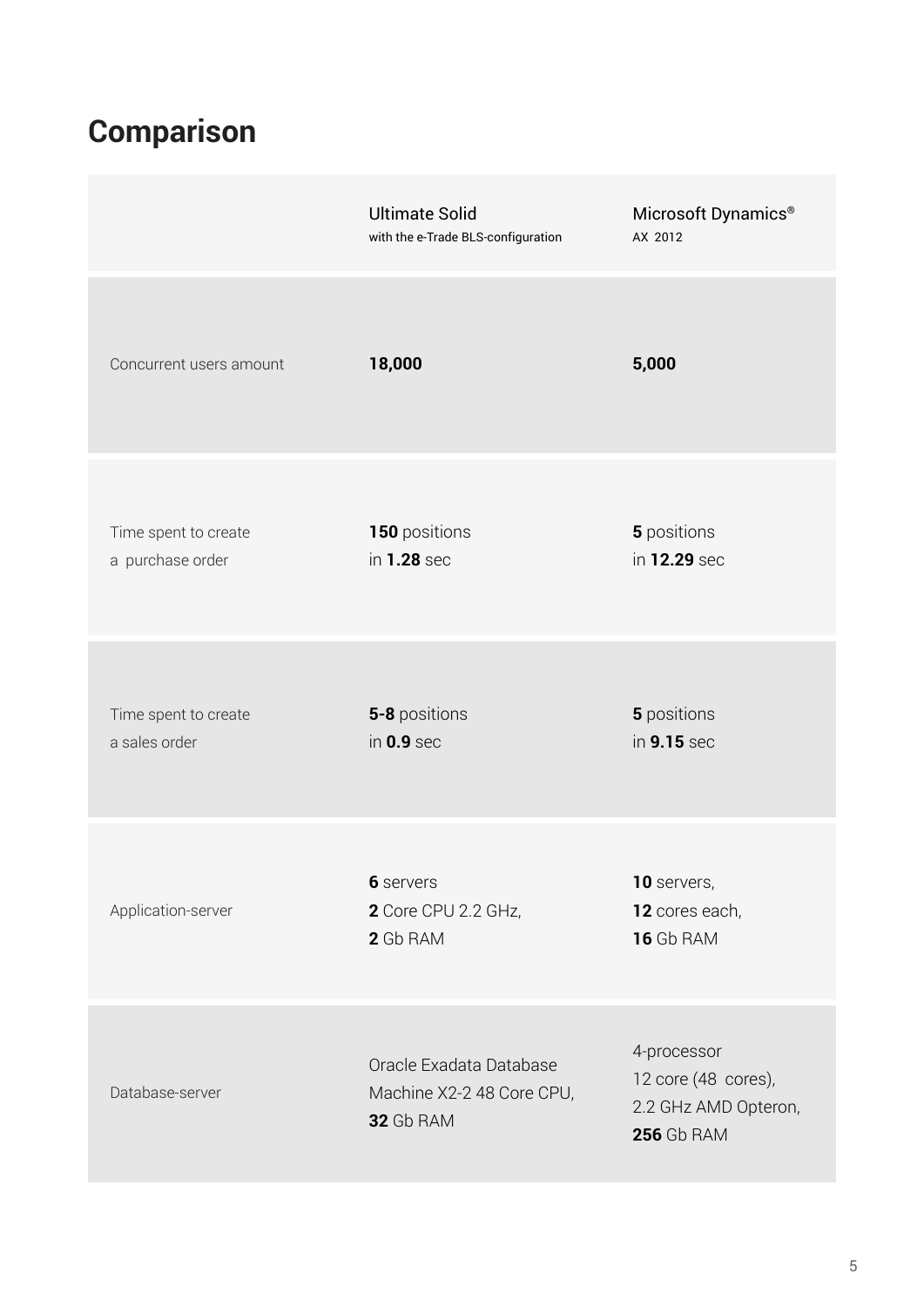# **LOAD TESTING RESULTS**

proto\$ gen VIII mod 4B91B2 September 24, 2013 (Ultima core)

In September, 2013 load testing of a new revised Ultima core was performed to assess efficiency, scaling and stability at high loads.

The test consisted of real user activity imitation, the profiles for which were taken from the data of a real operator proto\$\* , the leader of Russia's online trade market.

\**— A much earlier prototype on the Londinium core, 2004.*

# **Test architecture**

The test included the main actions performed by users  $-$  order creation (including clear balance), processing, stock, shipment, resupply, transportation between warehouses to maintain assortment etc. While order creation a real profile was used, thus the test created a real distribution of goods into warehouses and product categories. Supplier orders for resupplying were created with regard to the current company sales turnover. Similarly, resupply orders in sales offices were calculated on the base of real office turnover and warehouse limitations (weight and dimensional, price, etc.).

The test was sequentially launched with an increasing load.

The maximum load with which the test was performed  $-18,000$  users.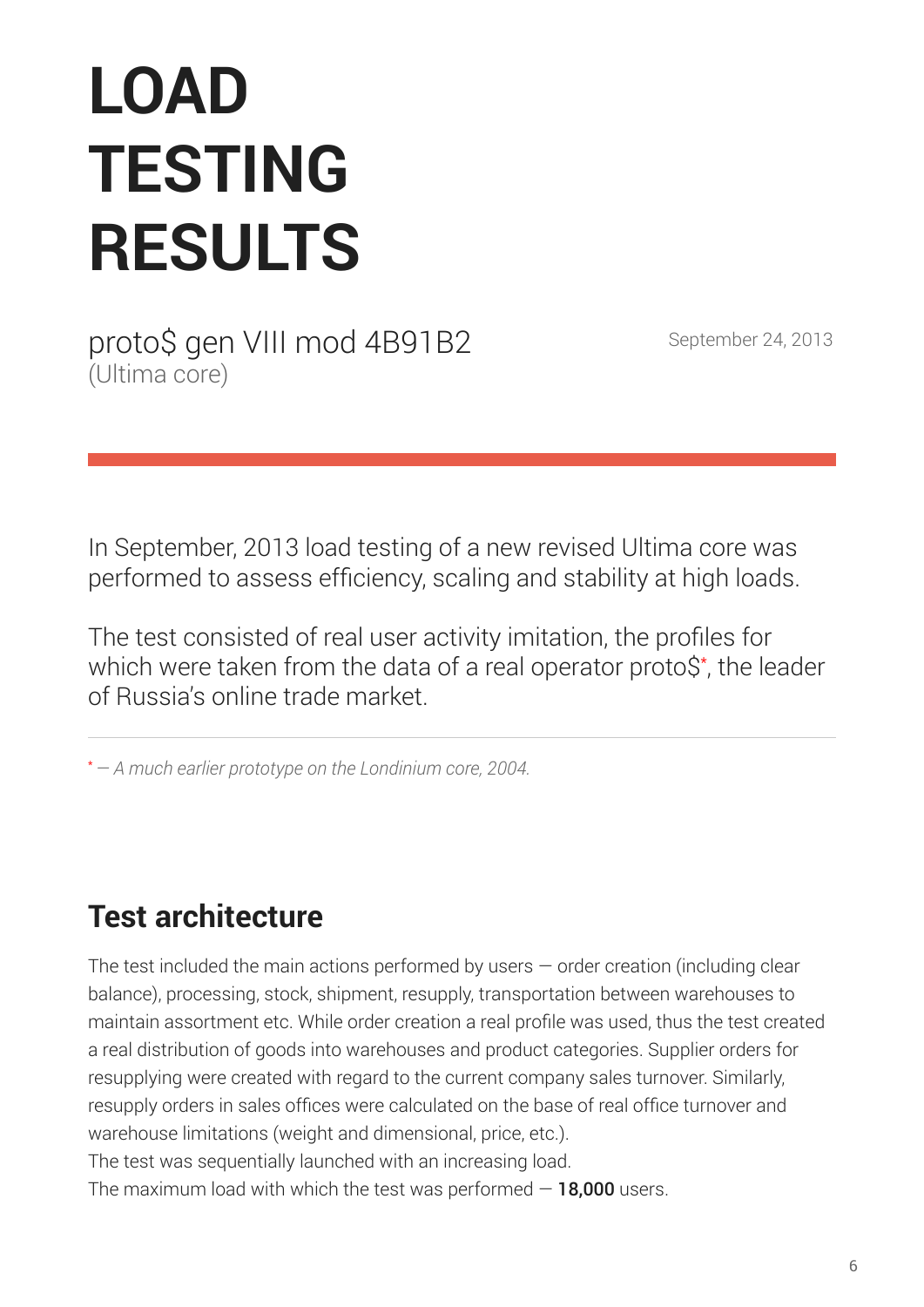# **Hardware parameters**

The test was performed on 6 m-server and Oracle Exadata Database Machine X2-2 with RAC deployed from two 24-core virtual servers.

8 drives in RAID 10 and 2 SSD drives in RAID 0 were used as storage drives. The average application server overhead was 85% and the database server was 70%.

Hereinafter, only the data obtained from the test with 18,000 users will be described.

Test was performed on a server to exclude network influence and client application rendering losses.

# **Subjective impressions of human operators who participated in the test**

In order to review real user experience, several operators performed test scenarios manually from the main client application to assess real delays.

With that the operators noted that saving client order required less than 1-2 seconds, creating reports took less than 2 seconds, displaying product list with current balance, reserve, prices and other analytic data – less than 1 second.

The test went on for 2 hours, but only the results of the last hour were considered for better data precision.

The test showed the ability to withstand high loads, great scaling from 1,500 to 18,000 simultaneously working users, high efficiency and usability in business-critical elements. This document describes obtained test results in detail.

# **Calculated results**

The load test was preform to demonstrate application's ability to adapt to high loads without complications for casual users, to determine hardware efficiency and to provide clients with system possibilities for processing data and requests from real users, websites or other sources.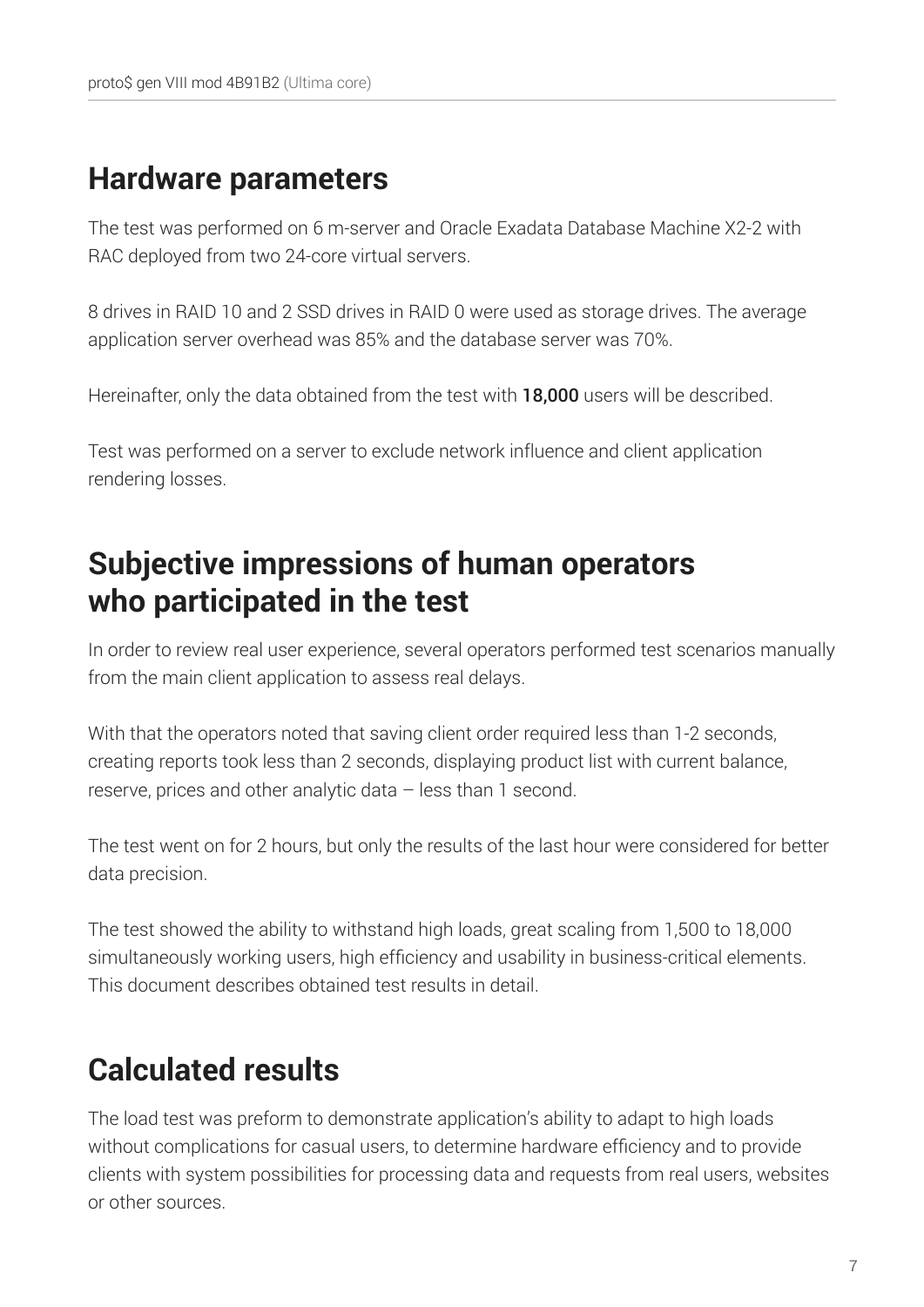The following table demonstrates user role distribution (Table 1).

| <b>Role</b>                                 | <b>Amount of simultaneous users</b> |
|---------------------------------------------|-------------------------------------|
| Purchase manager                            | 90                                  |
| Stock keeper, supply receiver               | 117                                 |
| Warehouse resupply request creation         | 522                                 |
| Stock keeper, interdepot transfer admission | 1,521                               |
| Sales manager                               | 4,626                               |
| Cashier                                     | 4,284                               |
| Stock keeper, warehouse orders              | 5,436                               |
| Stock keeper, interdepot transfer reception | 1,494                               |
| Total:                                      | 18,090                              |

The following table demonstrates the average completion time of scenario operations for roles (Table 2).

| <b>Role</b>                                 | Time, s |
|---------------------------------------------|---------|
| Purchase manager                            | 1.28    |
| Stock keeper, supply receiver               | 0.3     |
| Warehouse resupply request creation         | 0.45    |
| Stock keeper, interdepot transfer admission | 0.55    |
| Sales manager                               | 0.9     |
| Cashier                                     | 0.51    |
| Stock keeper, warehouse orders              | 0.27    |
| Stock keeper, interdepot transfer reception | 0.4     |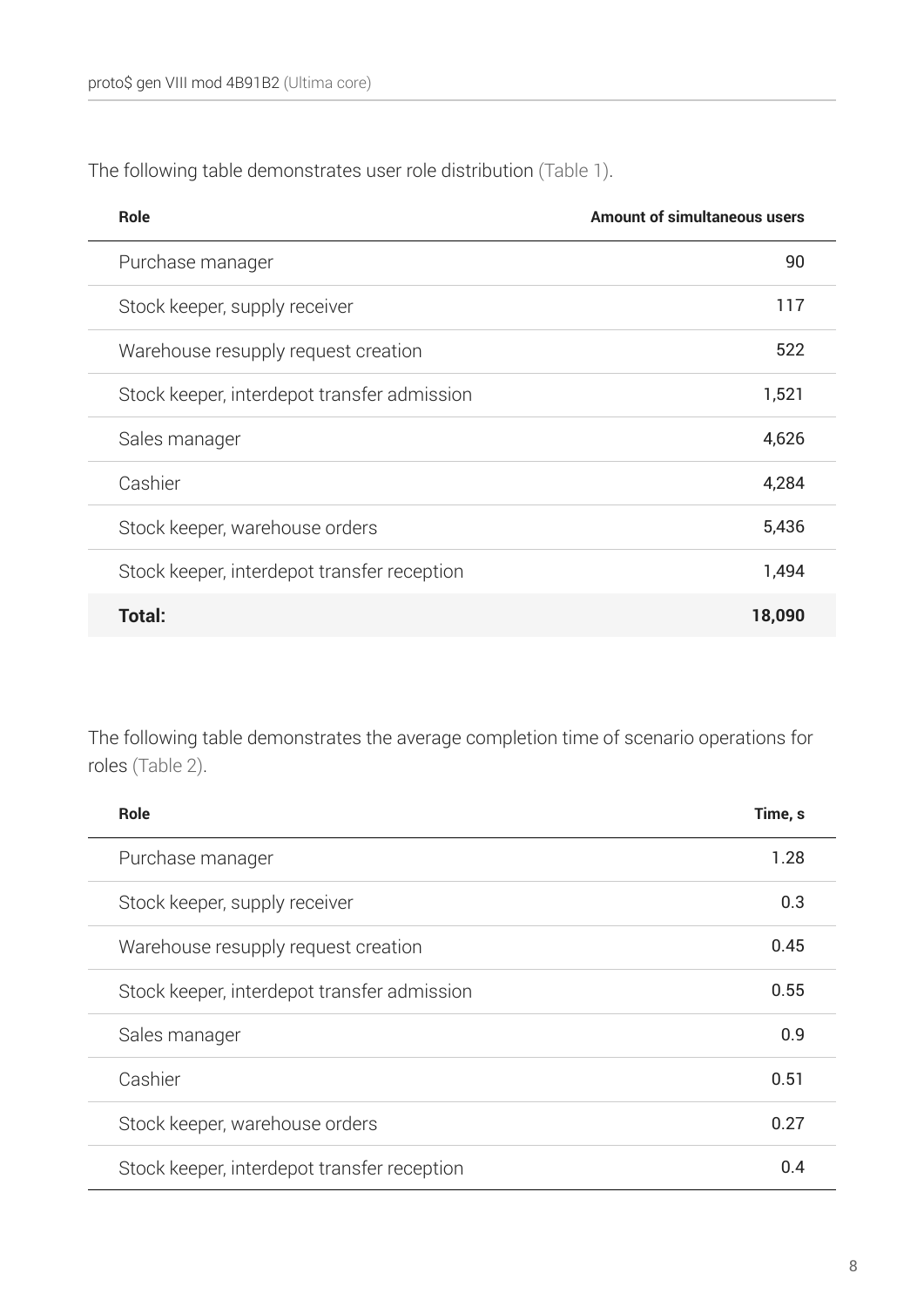# **Role scenarios**

In order to complete the test, a role was chosen for each virtual user, a scenario which he performed in an endless cycle. User role distribution is shown in Table 1. After the scenario completion the user waited for a specific time, which was taken from real user profiles. The following scenarios were performed.

### *Purchase manager*

Imitates the role of a purchase department manager. Sequentially performs the following operations:

- Make a report with a product list, which are to be bought and will be sufficient for 2 days of sales in all offices, keeping in mind products that were already ordered, reserved etc.
- Choose a supplier with least debts.
- Create an order for 20% of entries from the list ( 150 entries on average).
- **Wait for 4 minutes.**

### *Stock keeper, supply receiver*

Imitates work of a stock keeper, responsible for receipt goods from suppliers.

- Open a random supply order and change the status to "receiving".
- Generate product barcodes and add them to the document.
- Save the order
- Move it through mchain to accepted, and all equants will be automatically generated, based on stock, balance and other mfaces.
- **Wait for 5 minutes**

### *Resupply request creation*

Operations:

- Create a report with a list of products that are available in clear balance in the distribution warehouse, that need to be transferred to be sufficient for 2 sales days.
- Choose 20% of entries relevant to the profile (100 entries on average).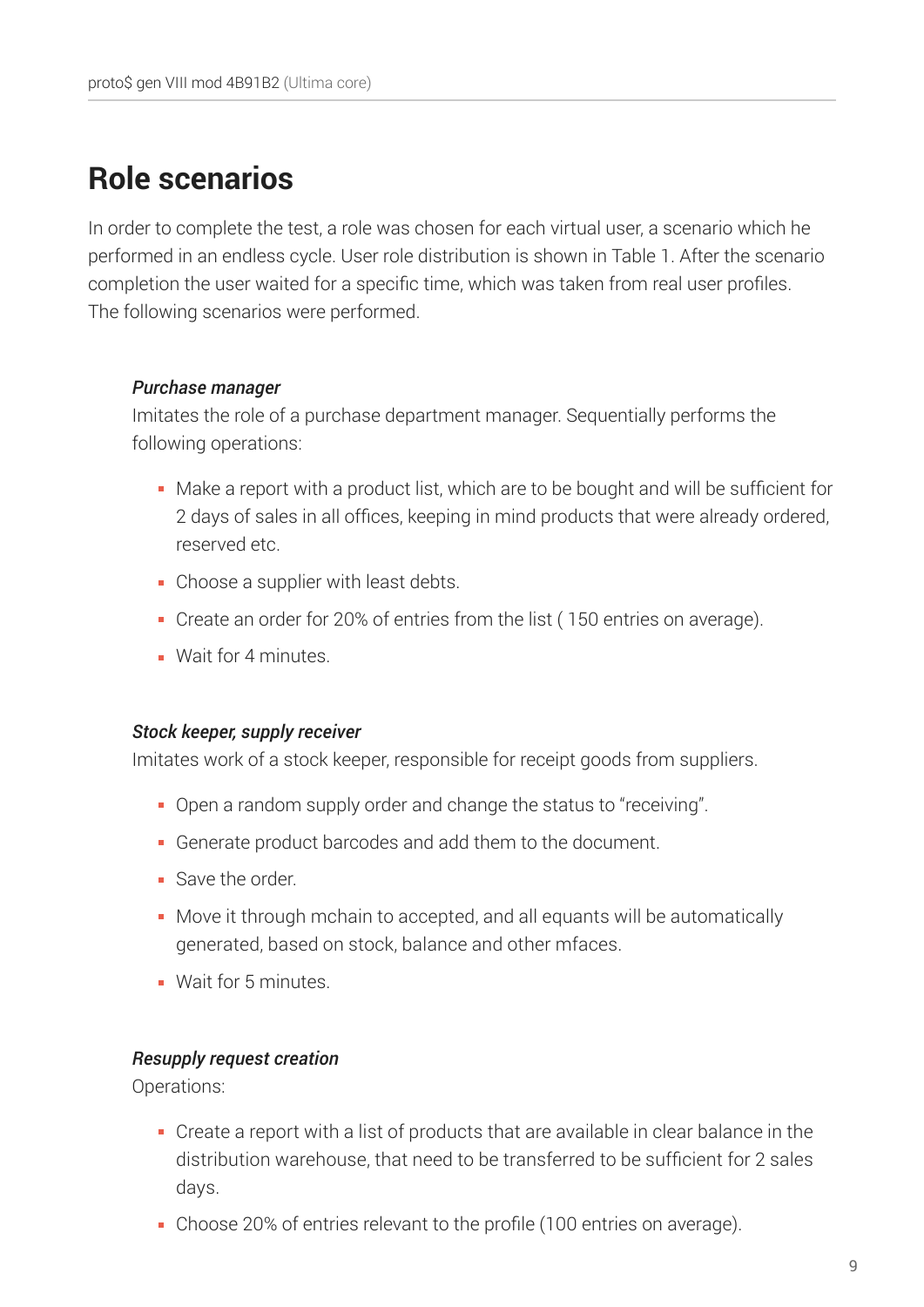- Create a product interdepot transfer, which will reserve the product in the distribution warehouse.
- **Wait for 2 minutes**

### *Stock keeper, interdepot transfer admission*

Operations:

- Choose a random transfer request.
- Choose transfer bar codes for each product.
- Save the request.
- Change request status to "ready".
- Change request status to "shipped". That way the products and barcodes will be marked off the warehouse and loaded on the corresponding transport.
- **Wait for 9 minutes.**

### *Sales manager*

Operations:

- Choose available products in one of the sales offices.
- Choose 5-8 random products with specified office and category sale distribution.
- Create an order; specified product will be reserved, client debts and other conditions are checked. If there is a shortage in clear balance, the unavailable product is marked with a special way.
- **Wait for 6 minutes**

### *Cashier*

Operations:

- Choose a random order.
- Create a receipt order in the register and change client request status to "paid". Then all equants are created, clients balance is changed, the balance of the "register" account is changed and all the necessary checks are made.
- **Wait for 6 minutes.**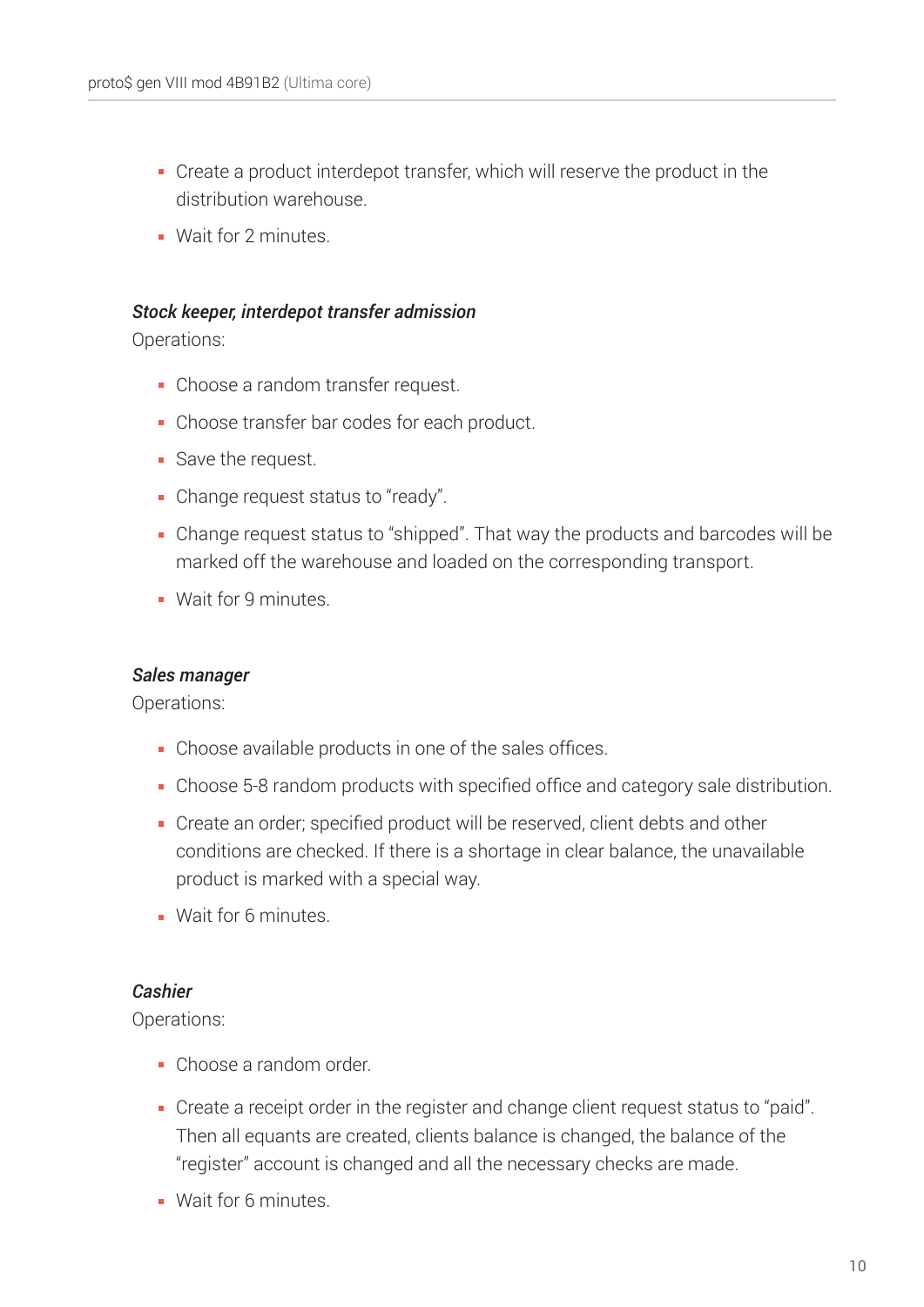### *Stock keeper, warehouse orders*

Operations:

- Choose a random client order with the "paid" status.
- Choose barcodes in the warehouse and add them to the order.
- Change order status to "ready".
- **Wait for 8 minutes.**

### *Stock keeper, interdepot transfer dispatch and reception*

Operations:

- Choose a random dispatched interdepot transfer.
- Create a interdepot transfer receipt and add barcodes from the original mpack.
- Save the created mpack and move to mstep "received".
- **Wait for 8 minutes.**

The following table shows the amount of corresponding mpacks, entries and lead that were created by each role:

| <b>Role</b>                                 | mpacks created<br>or changed | <b>Entries changed,</b><br>deleted or created | equants    |
|---------------------------------------------|------------------------------|-----------------------------------------------|------------|
| Purchase manager                            | 1,351                        | 199,948                                       | 199,948    |
| Stock keeper, supply receiver               | 1,384                        | 204,832                                       | 614,496    |
| Warehouse resupply request creation         | 11,448                       | 1,110,456                                     | 1,110,456  |
| Stock keeper, interdepot transfer admission | 11,878                       | 1,164,044                                     | 3,492,132  |
| Sales manager                               | 38,853                       | 252,544                                       | 252,544    |
| Cashier                                     | 38,056                       | 38,056                                        | 76,112     |
| Stock keeper, warehouse orders              | 39,131                       | 273,917                                       | 273,917    |
| Stock keeper, interdepot transfer reception | 11,372                       | 1,091,712                                     | 2,183,424  |
| Total:                                      | 153,473                      | 4,335,509                                     | 8,203,0297 |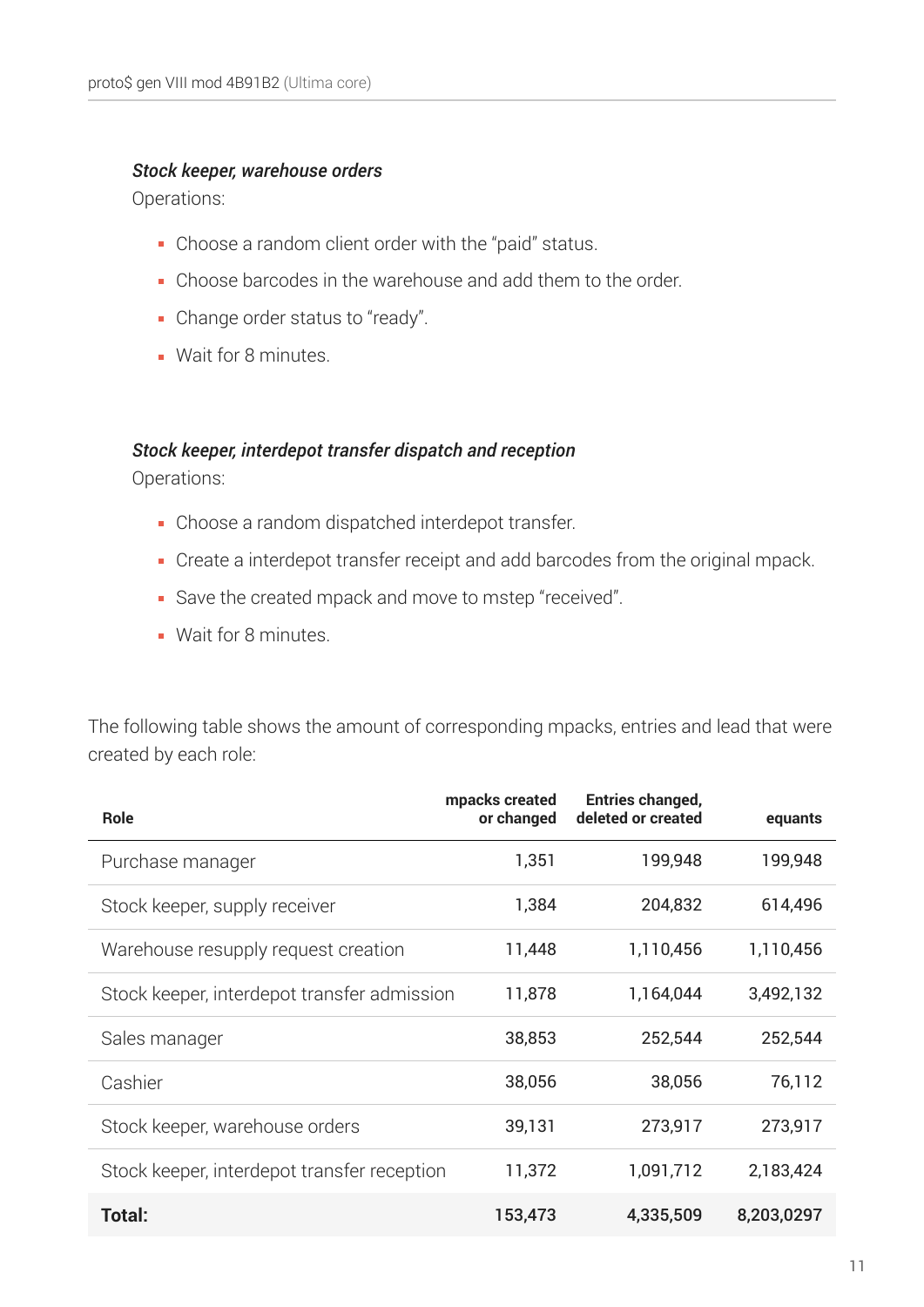# **Methodology**

To exclude network delay impact all roles were performed on a m-server, and the client application wasn't involved to eliminate rendering impact on the execution. An even proportional number of streams were launched on each server. For the test with 18 thousand users it amounted to 3,000, accordingly. A role was assigned to each stream and a random initial delay to terminate simultaneous access to the system by all users.

Test went on for 2 hours, but only the results of the second hour are used, to exclude the launch phase of the corresponding virtual users on the totals. Each stream performed a scheduled scenario and went to sleep in accordance with a real user profile, thus emulating real user activity.

While awake the stream remembered the scenario performance start time and calculated the total time of completion on completion. The data was transferred to a special service for accumulation and calculation. Since the time necessary to transfer data to the accumulating service was insignificant (less than 0.1 s), this time wasn't included as delay of the following active phase.

# **Hardware**

m-server deployed on 6 virtual servers.

Specification

- 2 Core CPU 2.2Hz, 2Gb RAM, 100Gb disk drive
- **64-bit Windows Server 2012 NFT FrameWork 4.5**
- Oracle 12c Managed ODP.NET

Database server

- Oracle Exadata Database Machine X2-2 48 Core CPU, 32Gb RAM, 8 HDD RAID 10 + 2 SSD RAID0
- 2-node RAC Oracle 11gR2